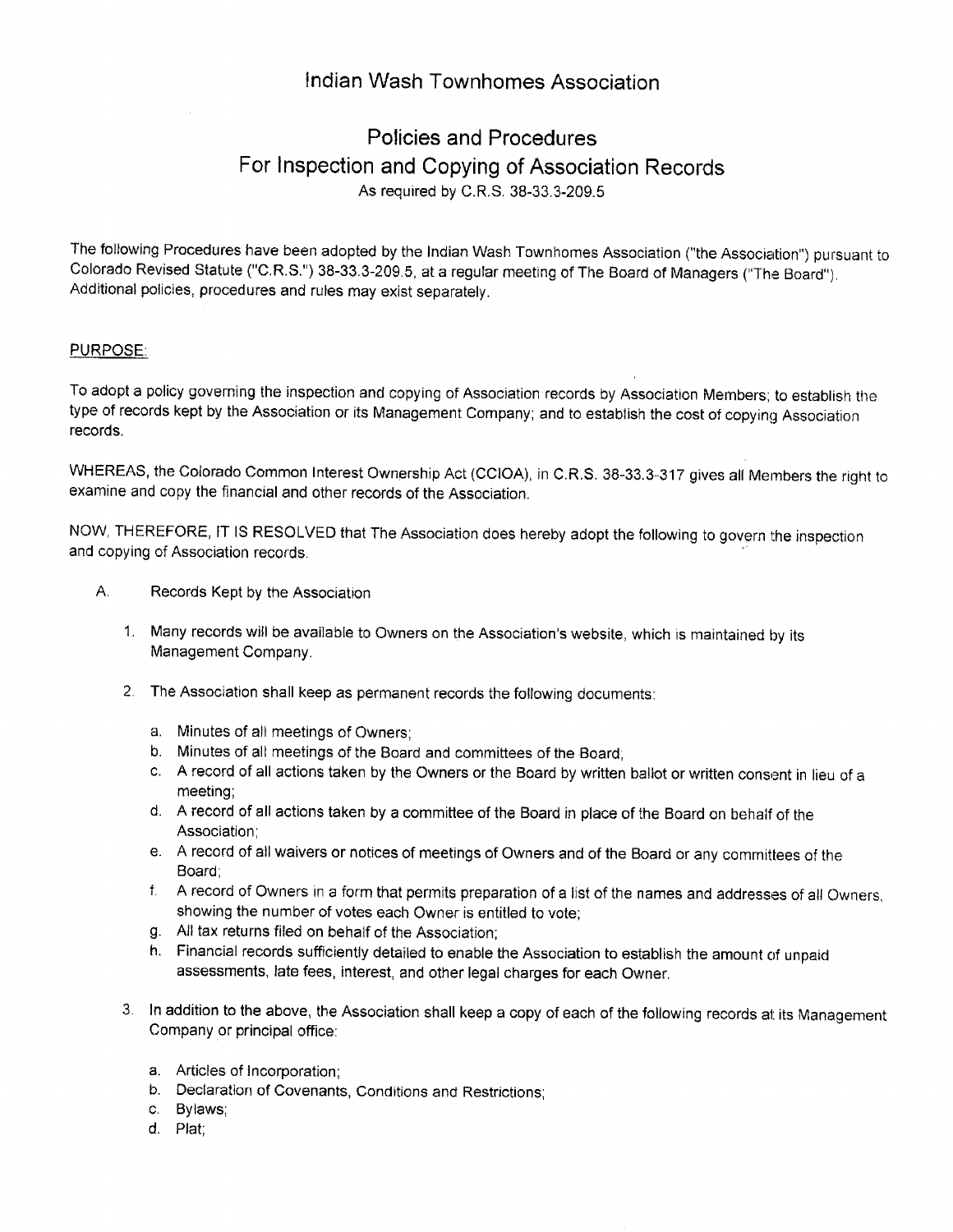- e. Association owned or granted easements and other ownership rights such as water rights; f. Resolutions adopted by the Board;
- 
- g. Minutes of all Owners meetings and records of all actions taken by Owners without a meeting for the past three  $(3)$  years;
- 
- h. All written communications within the past three (3) years to Owners;<br>i. A list of the names and business or home address of the Association's current directors' and officers';
- j. The Association's most recent annual report
- k.  $\,$  All financial statements, tax returns, audits or reviews conducted pursuant to Section 38-33.3-303(4)(b) during the immediately preceding three (3) years.
- Requesting lnspection B.
	- 1. An Owner, or duly appointed representative, is entitled reasonable access to the Associations records for inspection and copying.
	- 2. So the Association will have the desired books, records and personnel available, a written notice of intent to inspect must be submitted to the Associations' Management Company, or the Board, at least ten (10) business days prior to the planned inspection. The notice must describe with reasonable particularity which records are to be inspected.
	- $3.$  The Association shall make the requested records available within ten (10) business days of the Owner's request, or at the next regularly scheduled Owner or Board meeting, if the next regularly scheduled Owner or Board meeting is scheduled within thirty (30) days of the Owner's reguest, in the sote discretion of the Board. The Board shall advise the Owner of the time and place of such inspection in writing.
	- All records shall be inspected at the principal office of the Association or its Management Company, between the hours of 9:00 a.m. and 4:00 p.m., Monday through Friday. At the discretion of the Board, inspection or copying of records may also be done during the next regularly scheduled Owner or Board meeting occurring within thirty (30) days of the Owner's request.
	- At the discretion of the Board or the Association's Management Company, certain records may only be inspected in the presence of a member of the Board or an employee of the Management Company. No records may be removed from the office without the express written consent of the Board. Further, if any Owner requests to inspect records, the Association may photocopy and provide the requested records to the Owner, in lieu of the Owner's inspection of the records, if consented by the Owner.
	- 6. The Association may charge a fee, not to exceed the Association's actual cost-per-page for copies of the Association records and may collect such a fee in advance.

#### $\mathsf{C}$ . Limitations

- Consistent with individual Owner's right to privacy, attorney-client confidentiality and other considerations, the 1. following records will not be made available without the express written consent of the Board:
	- a. Confidential personnel records;
	- b. Confidential litigation files and matters covering consultation with legal counsel concerning disputes that are the subject of pending or imminent court proceedings or are privileged or confidential between attorney and client.
	- c. Files dealing with investigative proceedings concerning possible or actual criminal misconduct;<br>d. Any matter, the disclosure of which would constitute an unwarranted invasion of individual privacy;
	-
	- e, lnter-office memoranda, preliminary data, working papers and drafts, and general information or investigations which have not been formally approved by the Board.